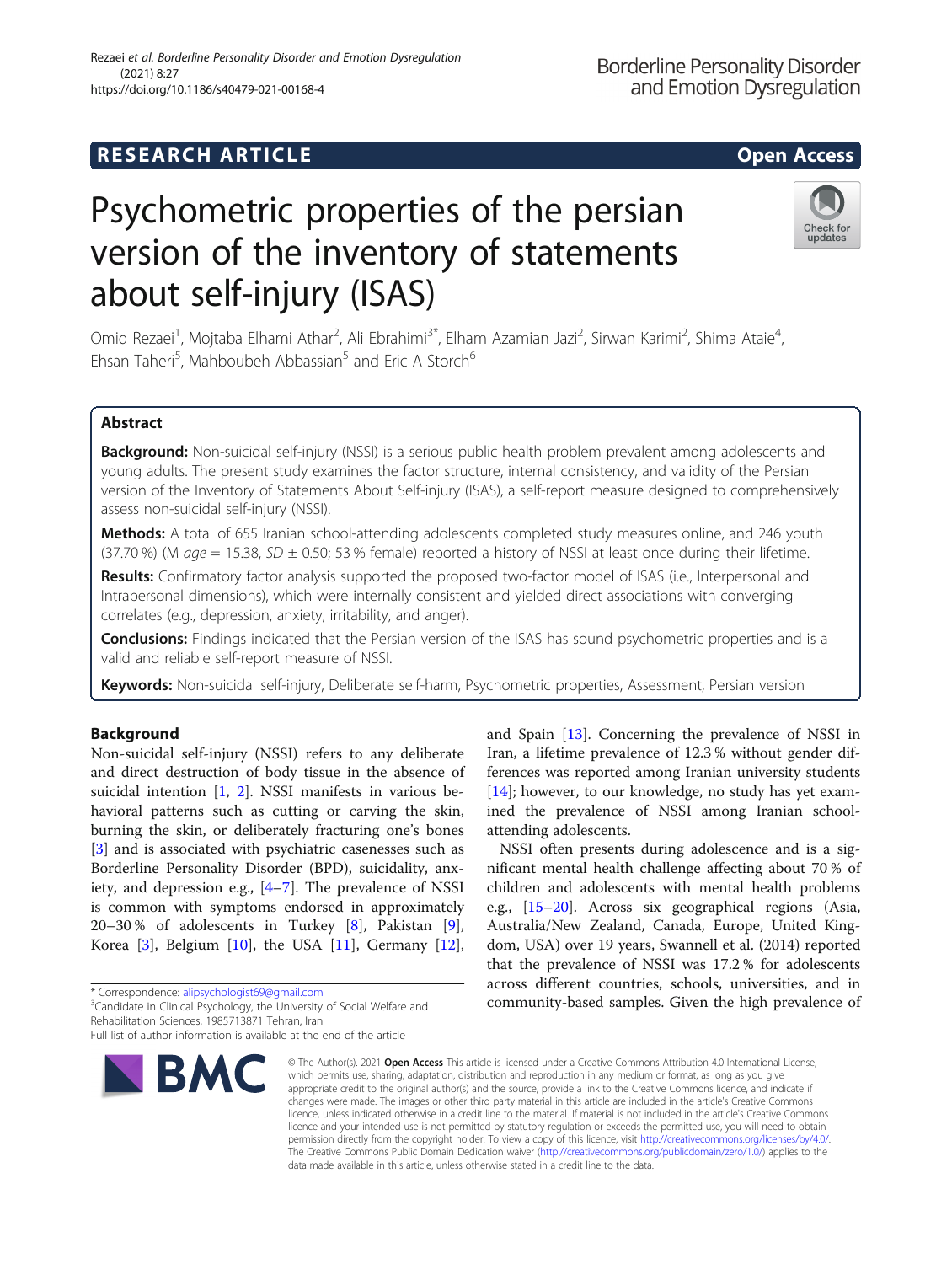NSSI among adolescents [\[21,](#page-7-0) [22](#page-7-0)], assessing NSSI among this age group is of utmost importance.

The Inventory of Statements about Self-Injury (ISAS), developed by Klonsky et al. [\[4](#page-7-0)], assesses different NSSI functions. The ISAS consists of two parts. Part I assesses the frequency of 12 different types of NSSI behaviors, which were performed "intentionally and without suicidal intent," including banging/hitting, biting, burning, carving, cutting, wound picking, needle-sticking, pinching, hair pulling, rubbing skin against rough surfaces, severe scratching, and swallowing chemicals. Additionally, this part includes five further questions evaluating descriptive and contextual factors of NSSI, including the age of onset, the experience of pain during NSSI, whether NSSI is performed alone or around others, the time between the urge to self-injure and the act of NSSI, and if the person wants to end self-injuring or not. If participants confirm one or more NSSI behaviors, they are directed to complete Part II of the ISAS, which evaluates five intrapersonal and eight interpersonal NSSI functions (i.e., Affect Regulation, Anti-dissociation, Antisuicide, Autonomy, Interpersonal boundaries, Interpersonal influence, Marking distress, Peer bonding, Selfcare, Self-punishment, Revenge, Sensation seeking, and Toughness) through 39 items with three items for each function, rated on a 3‐point Likert type scale, ranging from 0 (not relevant) to 2 (very relevant). A higher score corresponds to a greater number of functions or motives for engaging in self-injury.

Given the importance of NSSI assessment, the ISAS has been translated and studied in various countries, including Sweden [\[23](#page-7-0)], Turkey [[24](#page-7-0)], Australia [[25](#page-7-0)], South Korea [[3\]](#page-7-0), Spain [[26](#page-7-0)], Iran [\[27](#page-7-0)], Pakistan [[9\]](#page-7-0), and Norway [[28\]](#page-7-0). In the original study, Klonsky et al. [[4\]](#page-7-0) examined the psychometrics of ISAS with 235 college students in the USA who had performed at least one NSSI behavior. Results of exploratory factor analysis (EFA) with Promax rotation indicated a robust two-factor solution. The first factor represented eight interpersonal functions (Autonomy, Interpersonal boundaries, Interpersonal influence, Peer-bonding, Revenge, Self‐care, Sensation‐seeking, and Toughness), and the second factor represented five Intrapersonal functions (Affect regulation, Antidissociation, Anti-suicide, Marking distress, and Self‐ punishment). The same factor structure was replicated in Turkey [[24\]](#page-7-0), Australia [[25](#page-7-0)], South Korea [\[3](#page-7-0)], and Pakistan [[9\]](#page-7-0). Similarly, the two-factor model yielded a good fit with the sample of eating disorder or cluster B personality disorder patients in Spain [\[26](#page-7-0)]. In the most recent study with a sample of Norwegian students, the results confirmed the two-factor model of ISAS. The "Marking distress" function loaded on the interpersonal factor, which was loaded on the intrapersonal factor in the original study by Klonsky et al. [\[4](#page-7-0)]. The "self-care

"function was also loaded on the intrapersonal factor, which belonged to the interpersonal factor in the original study [\[28\]](#page-7-0). In Iran, Zarghami et al. [\[27](#page-7-0)] examined the psychometrics of the ISAS among adult opioid and alcohol abusers. The EFA revealed a single-factor solution, which yielded an adequate fit in the subsequent confirmatory factor analysis (CFA). While important, Zarghami et al. [[27\]](#page-7-0) correlated seven error covariances in their one-factor solution, which may not provide a clear interpretation of the true factor structure [\[29](#page-7-0), [30\]](#page-7-0).

Beyond a stable factor structure, other psychometric properties of the ISAS are positive. The internal consistency of ISAS' factors and the 13 functions were in the acceptable to excellent range in both community  $\begin{bmatrix} 3, 4, 24, 25, 28, 31 \end{bmatrix}$  $\begin{bmatrix} 3, 4, 24, 25, 28, 31 \end{bmatrix}$  $\begin{bmatrix} 3, 4, 24, 25, 28, 31 \end{bmatrix}$  $\begin{bmatrix} 3, 4, 24, 25, 28, 31 \end{bmatrix}$  $\begin{bmatrix} 3, 4, 24, 25, 28, 31 \end{bmatrix}$  $\begin{bmatrix} 3, 4, 24, 25, 28, 31 \end{bmatrix}$  $\begin{bmatrix} 3, 4, 24, 25, 28, 31 \end{bmatrix}$  $\begin{bmatrix} 3, 4, 24, 25, 28, 31 \end{bmatrix}$  $\begin{bmatrix} 3, 4, 24, 25, 28, 31 \end{bmatrix}$  $\begin{bmatrix} 3, 4, 24, 25, 28, 31 \end{bmatrix}$  $\begin{bmatrix} 3, 4, 24, 25, 28, 31 \end{bmatrix}$  and clinical samples [[9](#page-7-0), [23](#page-7-0), [26](#page-7-0), [27](#page-7-0)]. Additionally, in support of their convergent validity, ISAS scores were associated with related constructs such as borderline personality symptoms, suicidality, depression, anxiety, impulsivity, and contextual variables such as the tendency to selfinjure alone, suicidal ideations, and decreased resilience [[3,](#page-7-0) [4](#page-7-0), [24](#page-7-0), [25](#page-7-0), [27,](#page-7-0) [28,](#page-7-0) [31\]](#page-7-0); ISAS scores were also positively correlated with emotion dysregulation [\[26](#page-7-0), [28\]](#page-7-0) and negatively with distress tolerance [\[27](#page-7-0)].

While ISAS is a widely used measure to assess NSSI, its psychometrics have not been comprehensively examined in the Iranian youth sample, and thus, it is unclear if the findings from other cultures are generalizable to Iran [[32](#page-7-0)–[34](#page-7-0)]. For instance, in Iran, the predominant religious traditions strongly prohibit suicidal behavior. Moreover, this practice is evident in schools, where adolescents are taught that a suicide attempt is among Islam's gravest sins, and if one attempts suicide, he/she will be deprived of paradise and its merits. Therefore, it is likely that individuals may feel guilty once they attempt suicide, and they may engage in NSSI instead of suicidal attempts, which may result in higher scores on the antisuicide function of NSSI. Thus, a separate study is needed to examine the ISAS in Iranian culture. Furthermore, despite the prevalence of NSSI among Iranian adolescents [[35](#page-7-0)], NSSI is not a well-known and wellstudied subject in Iran. Thus, this gap needs to be filled using valid NSSI measures. To this end, the current study investigated the factor structure, reliability, and validity of the ISAS with a sample of 655 Iranian school attending adolescents. CFAs were conducted to examine the proposed two-factor structure of the ISAS and the one-factor model, which has been proposed by Zarghami et al. [\[27\]](#page-7-0) with an Iranian sample of adult opioid and alcohol abusers. Then, the reliability of the ISAS scores was estimated using Cronbach's alpha coefficient  $(\alpha)$  and mean inter-item correlations (MIC) values. Finally, the convergent validity of the ISAS scores was examined by calculating the associations between ISAS scores and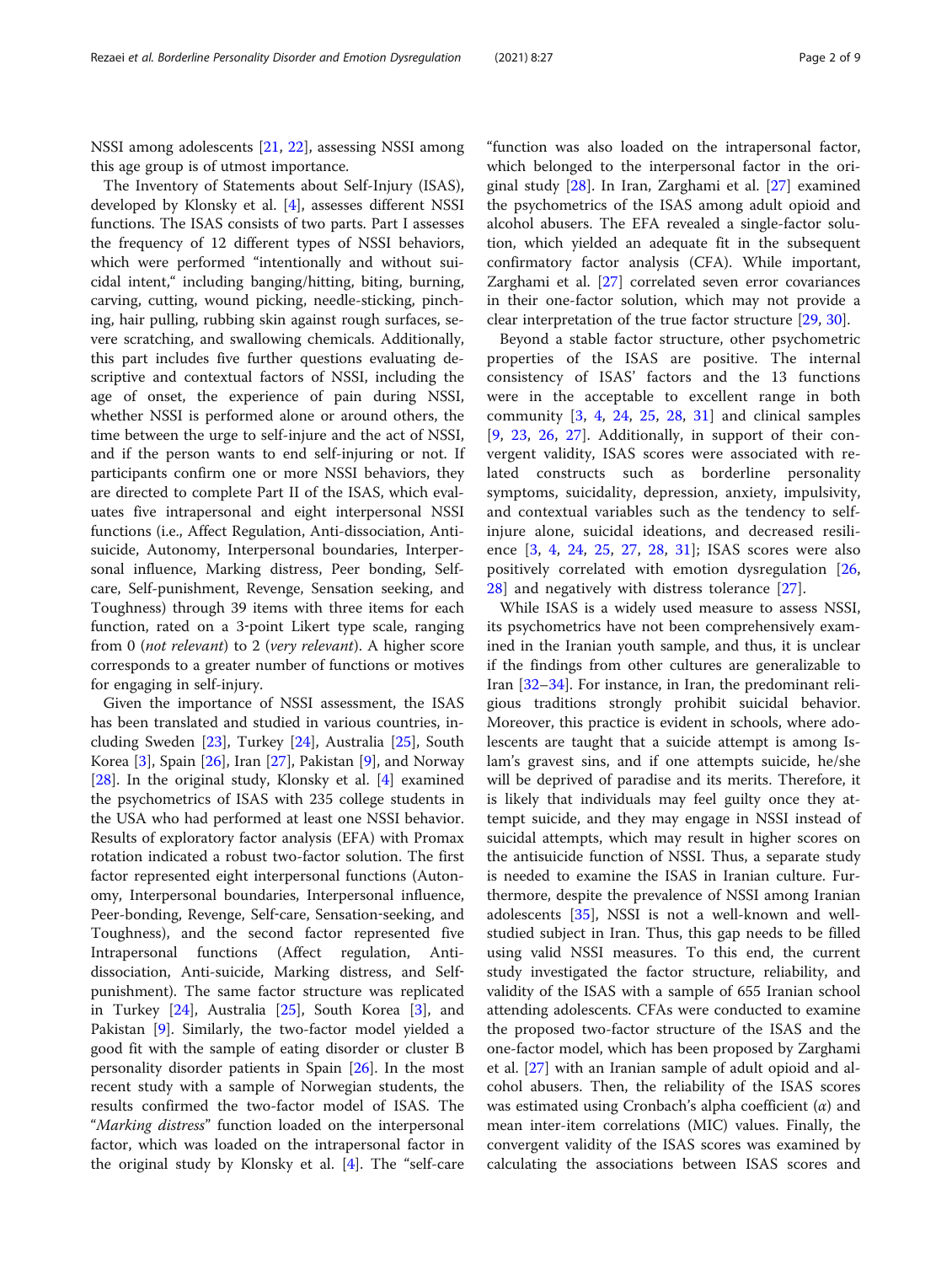related variables, such as depression and anxiety e.g., [[24\]](#page-7-0), suicidal ideation/ suicide attempts e.g., [\[3](#page-7-0)], and emotion regulation e.g., [\[26](#page-7-0), [28](#page-7-0)]. We hypothesized that the two-factor model of the NSSI yield adequate model fit and enjoy acceptable internal consistency. We also expected ISAS scores to be correlated positively with external correlates of interest (e.g., depression, anxiety, irritability, and expressive suppression) e.g., [\[24](#page-7-0), [26](#page-7-0), [28\]](#page-7-0).

# Methods

# Participants

Participants were 655 school-attending youth aged 13-17 years old who were recruited between November 2020 to April 2021. Of the 655 participants, 246 ( $M_{\text{age}}$  = 15.38,  $SD \pm 0.50$ ; 53 % female) respondents reported a history of NSSI at least once during their lifetime, and the analysis was computed based on the data from the latter group.

#### **Procedure**

The ethics committee of the Psychosis Research Center, University of Social Welfare and Rehabilitation Sciences approved this study (code number: IR.USWR.- REC.1399.223). Data were collected through a secured online platform. Therefore, we shared the online forms of the questionnaires with the social media groups of schools in Tehran, and 655 completed questionnaires were gathered.

#### Measures

# ISAS

The ISAS [\[4](#page-7-0)] assesses the frequency and functions of NSSI and consists of two sections. The nature and psychometric properties have been reviewed previously.

Persian ISAS. For the present study, the ISAS was translated to Persian by two translators who were also fluent in English. Subsequently, Persian translations were translated back from Persian to English by a third, independent translator. Next, the back-translated English version of the ISAS was shared with a psychiatrist whose comments were implemented in reviewing and revising the measure.

# Emotion regulation questionnaire

The Emotion Regulation Questionnaire (ERQ; 36) is a 10-item self-report measure that includes two dimensions corresponding to two different emotion regulation strategies, i.e., cognitive reappraisal (6 items) and expressive suppression (4 items). Items are rated on a 7-point-Likert scale from 1 (strongly disagree) to 7 (strongly agree). The Persian version of the ERQ replicated the original two-factor model with adequate validity and excellent internal consistency for the expressive suppression ( $\alpha$ : 0.85) and cognitive reappraisal ( $\alpha$ : 0.87)

dimensions [[37\]](#page-7-0). Cronbach's alpha and MICs for EQR dimensions can be retrieved from Table [1](#page-3-0).

# DSM-5 self-rated level 1 cross-cutting symptom measure—child age 11–17

DSM-5 Self-Rated Level 1 Cross-Cutting Symptom Measure—Child Age 11–17 [[1\]](#page-7-0) contains 25 questions that assess 12 psychiatric domains, including depression, anger, irritability, mania, anxiety, somatic symptoms, inattention, suicidal ideation/attempt, psychosis, sleep disturbance, repetitive thoughts and behaviors, and substance use. Each item asks the child, age 11–17, to rate how much (or how often) he or she has been bothered by the specific symptom during the recent two weeks. Nineteen of the 25 items on the measure are rated on a 5-point scale ranging from 0 (none or not at all) to 4 (severe or nearly every day). The suicidal ideation, suicide attempt, and substance abuse items are rated on a "Yes or No" scale.

## Data analysis

Descriptive statistics of the study variables for the NSSI sample and the total sample are presented in Tables [1](#page-3-0) and [2,](#page-4-0) respectively. We handled missing values using the series mean method in SPSS 20 and used the Boxplot method was to address outliers, resulting in a sample size of 655. Using data from 247 youth who had performed at least one NSSI behavior, we then performed CFAs (maximum likelihood estimator) using the Lisrel 8.80 software [[38\]](#page-8-0) to test the original two-factor [[4\]](#page-7-0) and the one-factor [[27\]](#page-7-0) models of the ISAS. Model fit indices included the comparative fit index (CFI) and the Tucker–Lewis index (TLI)  $\geq$  0.90 as indicating acceptable fit and the root mean square error of approximation  $(RMSEA) \leq 0.08$  indicating acceptable model fit [[39](#page-8-0), [40](#page-8-0)].

Next, we examined the internal consistency of the ISAS scores based on Cronbach's alpha  $(\alpha)$  and mean inter-item correlation (MIC) values. Αlpha coefficient ranges between 0 and 1, and since it tends to underestimate reliability when there are few items in a subscale, we calculated MIC values too, which are not dependent on the number of items in a scale and should be in the range of 0.15 to 0.50 to be considered adequate [\[41](#page-8-0)].

Finally, we evaluated the convergent validity of ISAS scores by examining Pearson correlation coefficients between the ISAS dimensions and correlates of interest (e.g., depression, anger, anxiety, suicidal ideation/ suicide attempts, and emotion regulation strategies).

# Results

Of the whole sample ( $n = 655$ ), 247 (37.70 %) respondents reported a history of NSSI at least once during their lifetime. The most commonly endorsed means of NSSI were interfering with wound healing (69 %),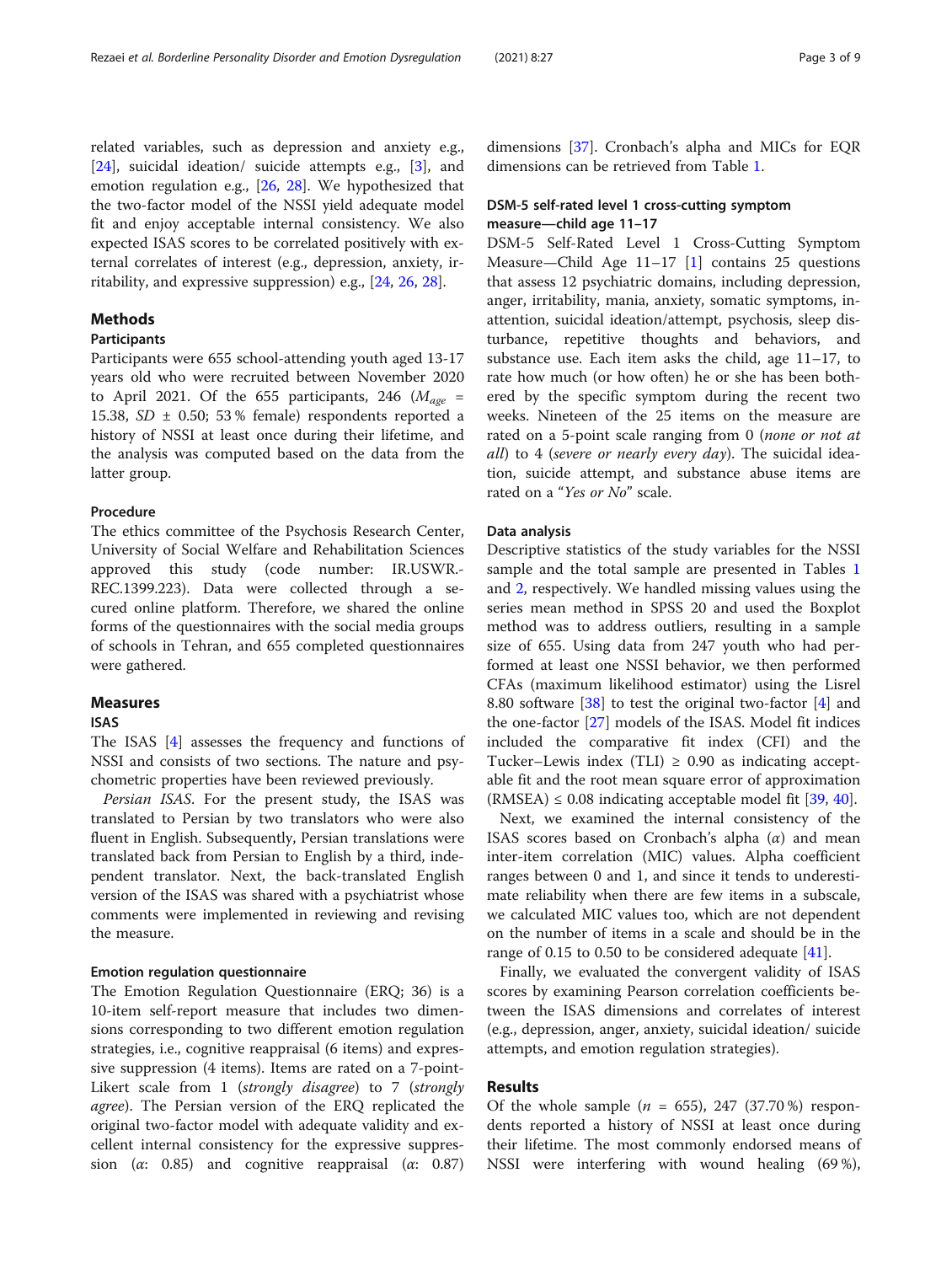| <b>Measures</b>                 | Mean (SD)    | <b>Skewness</b> | <b>Kurtosis</b> | a       | <b>MIC</b> |
|---------------------------------|--------------|-----------------|-----------------|---------|------------|
| ISAS Interpersonal Functions    | 5.24(6.45)   | 1.45            | 1.62            | 0.89    | 0.54       |
| Interpersonal boundaries        | 0.77(1.14)   | 1.49            | 1.50            | 0.60    | 0.35       |
| Interpersonal influence         | 0.67(1.09)   | 1.77            | 3.16            | 0.52    | 0.27       |
| Toughness                       | 1.07(1.43)   | 1.34            | 1.22            | 0.75    | 0.49       |
| Autonomy                        | 0.87(1.37)   | 1.64            | 2.02            | 0.79    | 0.56       |
| Sensation seeking               | 0.74(1.11)   | 1.56            | 1.85            | 0.52    | 0.29       |
| Revenge                         | 0.60(1.08)   | 2.09            | 4.34            | 0.60    | 0.34       |
| Peer-bonding                    | 0.49(1)      | 2.27            | 5.07            | 0.61    | 0.36       |
| ISAS Intrapersonal Functions    | 7.54 (7.04)  | 0.87            | 0.10            | 0.87    | 0.54       |
| Affect-regulation               | 1.77(1.75)   | 0.67            | $-0.54$         | 0.72    | 0.46       |
| Self-punishment                 | 1.25(1.53)   | 1.24            | 0.98            | 0.67    | 0.41       |
| Anti-dissociation               | 1.07(1.37)   | 1.04            | 0.41            | 0.62    | 0.35       |
| Anti-suicide                    | 1.21(1.71)   | 1.30            | 0.72            | 0.74    | 0.50       |
| Self-care                       | 1.25 (1.37)  | 1.04            | 0.42            | 0.56    | 0.32       |
| Marking distress                | 0.94(1.29)   | 1.26            | 0.72            | 0.79    | 0.56       |
| <b>ERQ</b>                      |              |                 |                 |         |            |
| Cognitive reappraisal           | 29.84 (6.08) | $-0.56$         | 1.28            | 0.62    | 0.22       |
| Expressive suppression          | 17.23 (5.02) | $-0.11$         | $-0.39$         | 0.57    | 0.25       |
| <b>CCSM</b>                     |              |                 |                 |         |            |
| Somatic symptoms                | 1.93 (1.95)  | 1.02            | 0.61            | 0.50    | 0.34       |
| Sleep problems                  | 1.37(1.57)   | 0.64            | $-1.22$         | $\star$ |            |
| Inattention                     | 1.23 (1.43)  | 0.80            | $-0.78$         | $\ast$  | ¥          |
| Depression                      | 3.11(2.65)   | 0.38            | $-1.10$         | 0.48    | 0.31       |
| Irritability                    | 1.68(1.50)   | 0.31            | $-1.32$         | $\star$ | $\star$    |
| Anger                           | 1.76 (1.44)  | 0.28            | $-1.28$         | $\star$ | ¥          |
| Mania                           | 2.19 (2.22)  | 0.93            | 0.09            | 0.48    | 0.30       |
| Anxiety                         | 4.57 (3.68)  | 0.45            | $-0.90$         | 0.78    | 0.55       |
| Psychosis                       | 1.35 (2.20)  | 1.70            | $\overline{2}$  | 0.75    | 0.60       |
| Repetitive Thoughts & Behaviors | 4.63 (4.02)  | 0.97            | 0.44            | 0.68    | 0.35       |
| Substance use                   | 7.81 (0.55)  | $-3.53$         | 14.28           | 0.56    | 0.24       |
| Suicidal Ideation/ Attempts     | 3.66 (0.63)  | $-1.70$         | 1.613           | 0.59    | 0.42       |

<span id="page-3-0"></span>

Note. ERQ: Emotion Regulation Questionnaire; CCSM: DSM-5 Self-Rated Level 1 Cross-Cutting Symptom Measure—Child Age 11–17; SD: Standard deviation; α: Cronbach's alpha coefficient; MIC: mean interitem correlation; \*: internal consistency was not measured because of having one item

carving (34 %), biting (28 %), pulling hair (24 %), banging or hitting (23 %), severe scratching (20 %), cutting (15 %), sticking self with needles (11 %), burning (11 %), rubbing skin against rough surfaces (11 %), pinching (6 %), and swallowing dangerous substances (3 %) (Table [3\)](#page-4-0).

### Confirmatory factor analysis

The results of confirmatory factor analysis showed that the one-factor (RMSEA = 0.101; CFI = 0.97, TLI = 0.96) and two-factor model of ISAS (RMSEA = 0.098; CFI = 0.97, TLI = 0.97) reached adequate fitness according to two fit indices. Nonetheless, we examined modification indices to improve the model fit. Accordingly, for the two-factor model, we

added a path from the intrapersonal factor to the self-care function (Table [4\)](#page-5-0). In the original study by Klonsky et al. [\[4](#page-7-0)], the self-care function was theoretically expected to load on the intrapersonal factor, but such a result was not found. Consequently, while the RMSEA value decreased, still, it was not in the acceptable recommended  $\leq 0.08$  range [\[39](#page-8-0), [40](#page-8-0)] but was very close to it (RMSEA =  $0.092$ ; CFI =  $0.98$ , TLI = 0.97). Nonetheless, some sources consider RMSEA ≤ 0.10 as adequate [\[42](#page-8-0)]. Thus, our modified two-factor model could also be considered adequate fit based on RMSEA  $\leq$ 0.10 as recommended by Byrne [\[42](#page-8-0)], and because other fit indices (i.e., CFI and TLI) were in the excellent range (i.e.,  $\leq$ 0.95) while loadings were above the recommended threshold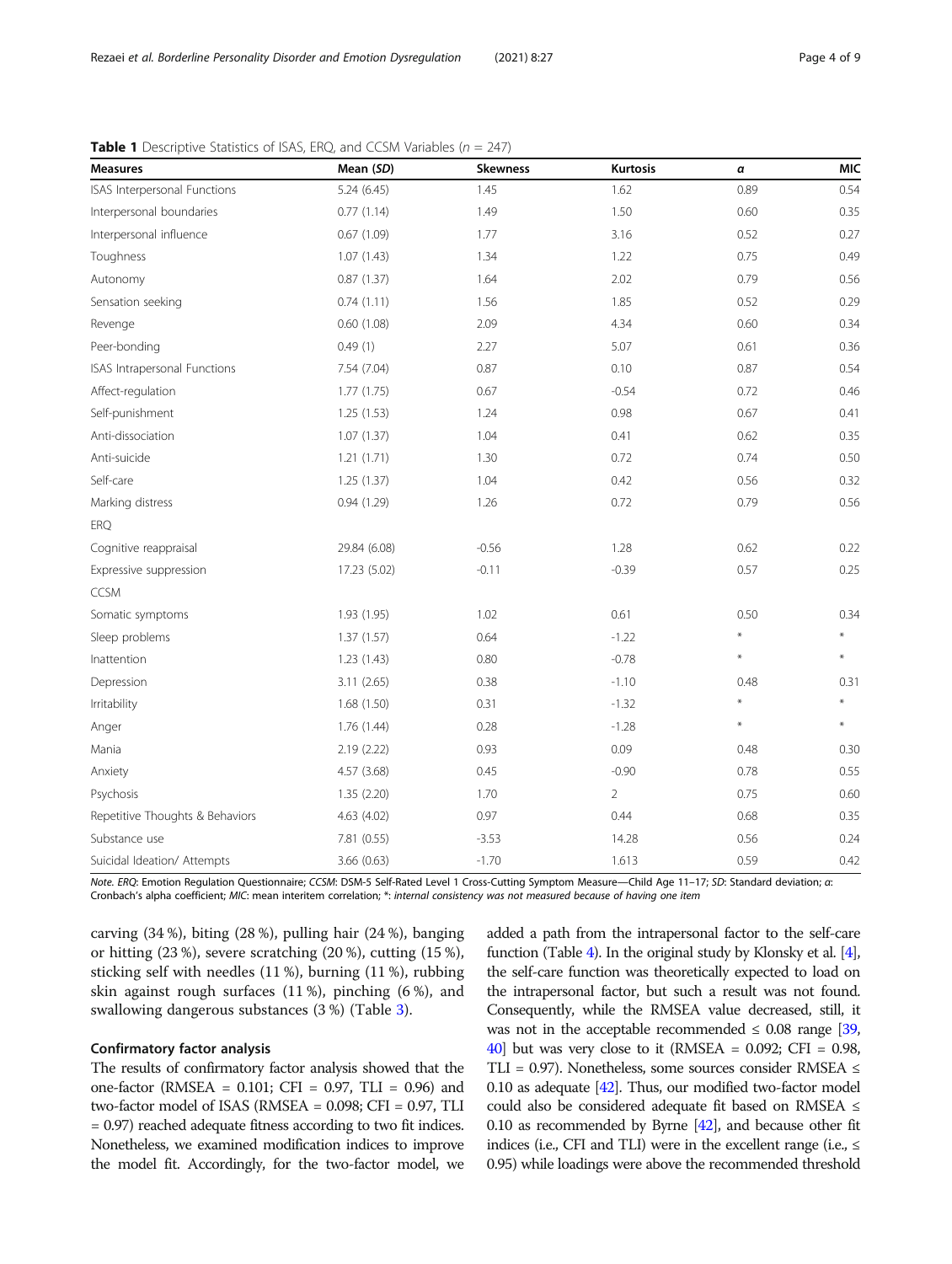<span id="page-4-0"></span>Rezaei et al. Borderline Personality Disorder and Emotion Dysregulation (2021) 8:27 Page 5 of 9

| <b>Measures</b>                 | Mean (SD)    | <b>Skewness</b> | <b>Kurtosis</b> | α      | <b>MIC</b> |
|---------------------------------|--------------|-----------------|-----------------|--------|------------|
| <b>ERQ</b>                      |              |                 |                 |        |            |
| Cognitive reappraisal           | 29.66 (6.48) | $-0.60$         | 0.89            | 0.69   | 0.27       |
| Expressive suppression          | 16.41(5.51)  | $-0.12$         | $-0.44$         | 0.68   | 0.34       |
| <b>CCSM</b>                     |              |                 |                 |        |            |
| Somatic symptoms                | 1.42 (1.85)  | 1.47            | 1.77            | 0.58   | 0.41       |
| Sleep problems                  | 0.88(1.38)   | 1.27            | 0.09            | $\ast$ | $*$        |
| Inattention                     | 0.85(1.29)   | 1.33            | 0.47            | $\ast$ | $\ast$     |
| Depression                      | 2.17(2.46)   | 0.94            | $-0.27$         | 0.74   | 0.59       |
| Irritability                    | 1.19(1.42)   | 0.86            | $-0.67$         | $\ast$ | $*$        |
| Anger                           | 1.18(1.34)   | 0.86            | $-0.51$         | $\ast$ | $*$        |
| Mania                           | 1.67(2.01)   | 1.17            | 0.67            | 0.44   | 0.29       |
| Anxiety                         | 2.96(3.37)   | 1.08            | 0.09            | 0.80   | 0.58       |
| Psychosis                       | 0.76(1.74)   | 2.66            | 6.76            | 0.77   | 0.62       |
| Repetitive Thoughts & Behaviors | 3.33 (3.68)  | 1.31            | 1.35            | 0.71   | 0.39       |
| Substance use                   | 7.89 (0.40)  | $-4.78$         | 26.98           | 0.52   | 0.22       |
| Suicidal Ideation/ Attempts     | 3.82(0.45)   | $-2.71$         | 6.70            | 0.50   | 0.33       |

**Table 2** Descriptive Statistics of ERQ and CCSM Variables ( $n = 655$ )

Note. ERQ: Emotion Regulation Questionnaire; CCSM: DSM-5 Self-Rated Level 1 Cross-Cutting Symptom Measure—Child Age 11–17; SD: Standard deviation; α: Cronbach's alpha coefficient; MIC: mean interitem correlation; \*: internal consistency was not measured because of having one item

(< 40). Since the two-factor model has been supported in previous studies and since this model outperformed the one-factor model though slightly with respect to some fit indices (i.e., RMSEA and TLI), all the analysis from here onwards will be calculated based on the two-factor model.

# Internal consistency and correlation between the ISAS scores

According to Cronbach's alpha and MIC values, the internal consistency of the modified ISAS factors was good

(Table [1](#page-3-0)). Concerning the ISAS 13 functions, the internal consistency ranged from 0.52 (Interpersonal influence and Sensation seeking) to 0.79 (Autonomy) for interpersonal functions and from 0.62 (Anti-dissociation) to 0.79 (Marking distress) for Intrapersonal functions based on Cronbach's alpha, while all of the functions were in the acceptable range when relying on MIC values. A significant zero-order correlation was found between ISAS factor scores, which was: r Interpersonal–Intrapersonal  $= 0.79$ .

**Table 3** Frequency of non-suicidal self-injury ( $n=247$ )

| <b>Behavior</b>                                   | Frequency |       |          |                |                |      |
|---------------------------------------------------|-----------|-------|----------|----------------|----------------|------|
|                                                   | n         | $0-5$ | $5 - 10$ | $10 - 15$      | $15 - 20$      | < 20 |
| Cutting                                           | 36        | 23    | 5        | 5              | $\overline{2}$ |      |
| Bitting                                           | 70        | 42    | 17       | 7              | 2              | 5    |
| Burning                                           | 26        | 18    | 5        | 3              |                |      |
| Carving                                           | 85        | 41    | 18       | 14             | 6              | 6    |
| Pulling Hair                                      | 60        | 38    | 8        | 8              |                | 5    |
| Severe Scratching                                 | 49        | 30    | 11       | 4              | 3              |      |
| Banging or Hitting Self                           | 58        | 31    | 12       | 8              | 4              | 3    |
| Interfering w/wound healing (e.g., picking scabs) | 171       | 84    | 27       | 38             | 8              | 14   |
| Sticking Self w/ Needles                          | 28        | 16    | 4        | 6              | 2              |      |
| Swallowing Dangerous Substances                   | 8         | 5     |          | $\overline{2}$ |                |      |
| Rubbing Skin Against Rough Surface                | 27        | 15    | 4        | 5              | $\overline{2}$ |      |
| Pinching                                          | 14        | 7     | 3        | 4              |                |      |
| Others                                            |           |       |          |                |                |      |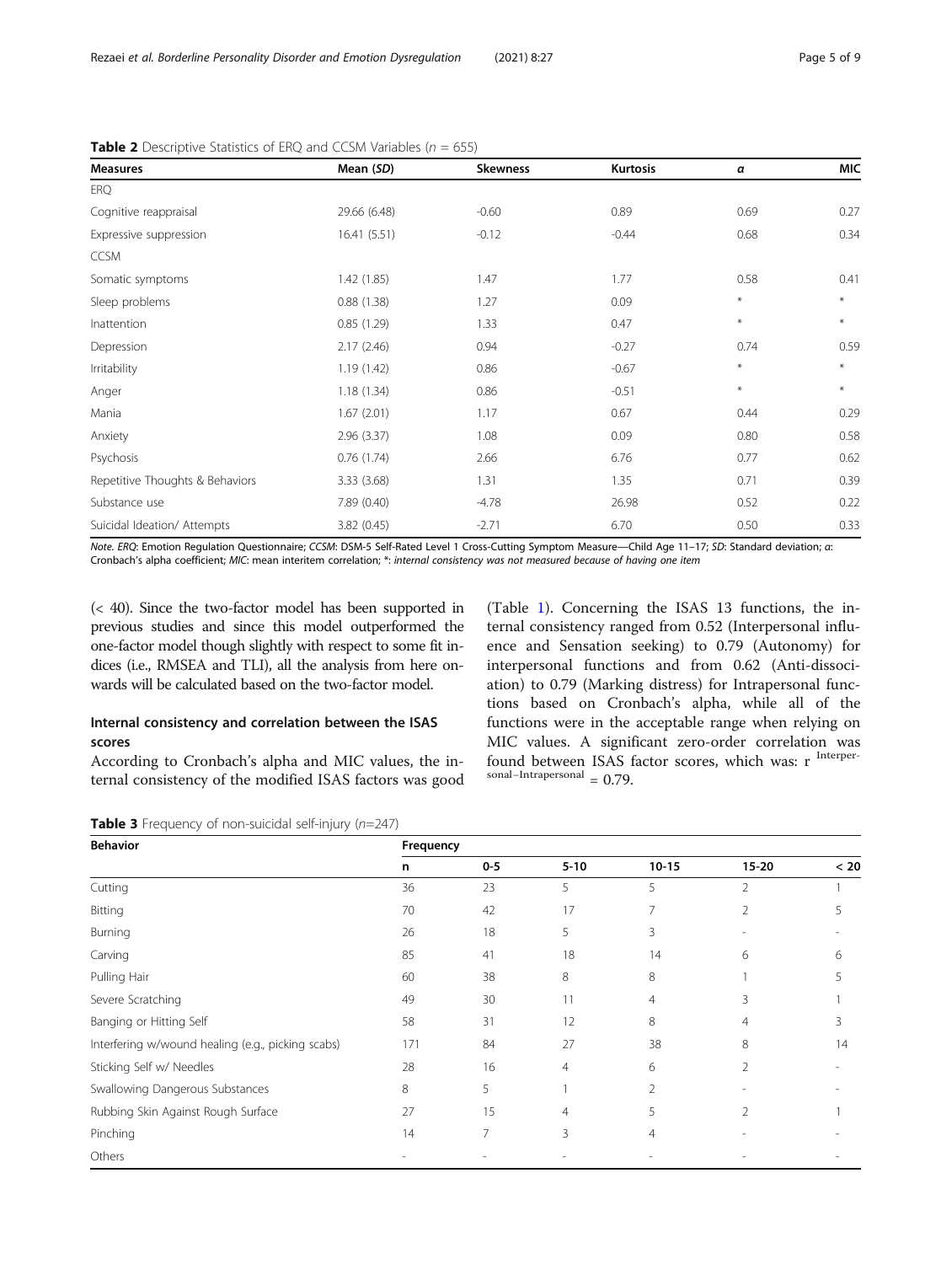pression, irritability, anger, mania, anxiety, psychosis, expressive suppression, and repetitive thoughts and behaviors, but negatively with substance use and suicidal ideation/attempts. Only the Intrapersonal factor had a significant positive relationship with somatic symptoms (Table 5).

Both Interpersonal and Intrapersonal factors were positively related to sleep problems, inattention, deDiscussion

The current study examined the psychometric properties and factor structure of ISAS with a sample of Iranian school-attending youth. Our results indicated that the two-factor model initially demonstrated a fair fit. As such, we used the modification indices to improve model fit; thus, the self-care function loaded on the intrapersonal dimension. We concluded that our modified twofactor model has an adequate fit because despite the

# <span id="page-5-0"></span>**Table 4** Factor loadings of ISAS functions ( $n = 247$ )

Convergent validity

Note. ERQ: Emotion Regulation Questionnaire; CCSM: DSM-5 Self-Rated Level 1 Cross-Cutting Symptom Measure—Child Age 11–17; \*\*p < .001

| Table 5 Correlations between ISAS scores and external correlates |                                     |                                               |  |  |
|------------------------------------------------------------------|-------------------------------------|-----------------------------------------------|--|--|
| <b>Measures</b>                                                  | <b>ISAS Interpersonal Functions</b> | <b>ISAS Intrapersonal</b><br><b>Functions</b> |  |  |
| ISAS Interpersonal Functions                                     |                                     |                                               |  |  |
| ISAS Intrapersonal Functions                                     | $0.79***$                           |                                               |  |  |
| <b>ERQ</b>                                                       |                                     |                                               |  |  |
| Cognitive reappraisal                                            | $-0.002$                            | $-0.008$                                      |  |  |
| Expressive suppression                                           | $0.18***$                           | $0.22$ <sup>**</sup>                          |  |  |
| <b>CCSM</b>                                                      |                                     |                                               |  |  |
| Somatic symptoms                                                 | 0.05                                | $0.13***$                                     |  |  |
| Sleep problems                                                   | $0.16***$                           | $0.20$ <sup>**</sup>                          |  |  |
| Inattention                                                      | $0.15***$                           | $0.24***$                                     |  |  |
| Depression                                                       | $0.28***$                           | $0.33***$                                     |  |  |
| Irritability                                                     | $0.33***$                           | $0.37***$                                     |  |  |
| Anger                                                            | $0.31***$                           | $0.31***$                                     |  |  |
| Mania                                                            | $0.29***$                           | $0.21$ <sup>**</sup>                          |  |  |
| Anxiety                                                          | $0.40***$                           | $0.41$ <sup>**</sup>                          |  |  |
| Psychosis                                                        | $0.37***$                           | $0.30**$                                      |  |  |
| Repetitive Thoughts & Behaviors                                  | $0.25***$                           | $0.28$ <sup>**</sup>                          |  |  |
| Substance use                                                    | $-0.25***$                          | $-0.18***$                                    |  |  |
| Suicidal Ideation/ Attempts                                      | $-0.44$ **                          | $-0.44$ **                                    |  |  |

| <b>Function</b>          | <b>Interpersonal Functions</b> |      |
|--------------------------|--------------------------------|------|
| Affect-regulation        |                                | 0.69 |
| Self-punishment          |                                | 0.64 |
| Anti-dissociation        |                                | 0.82 |
| Marking distress         |                                | 0.82 |
| Self-care                |                                | 0.80 |
| Anti-suicide             |                                | 0.66 |
| Interpersonal boundaries | 0.71                           |      |
| Interpersonal influence  | 0.66                           |      |
| Toughness                | 0.83                           |      |
| Autonomy                 | 0.81                           |      |
| Sensation seeking        | 0.72                           |      |
| Revenge                  | 0.69                           |      |
| Peer-bonding             | 0.68                           |      |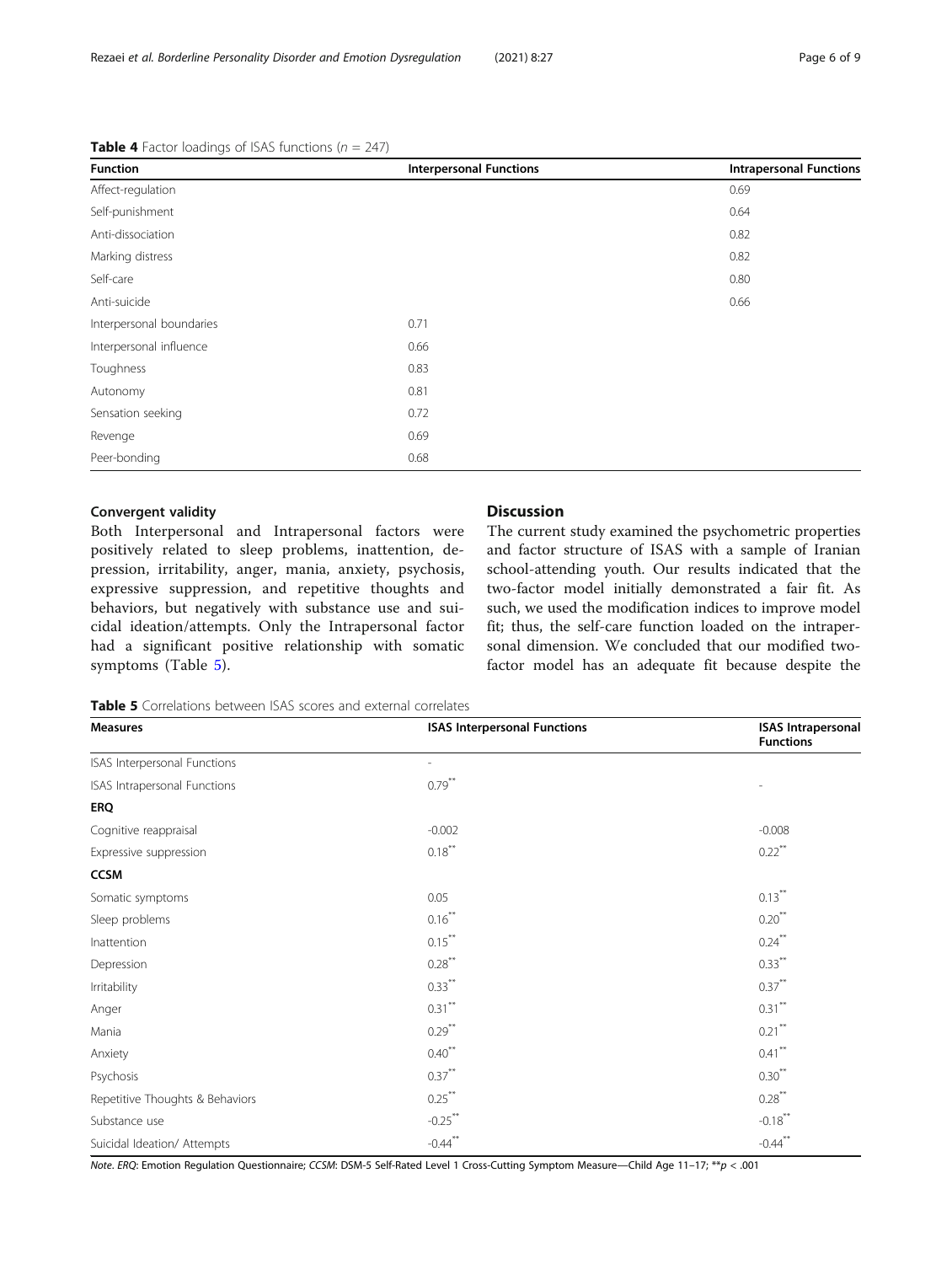RMSEA not reaching the recommended range  $\leq$  0.08, other fit indices were in the excellent range, and factor loadings were significantly higher than the threshold of 0.40. Our results concerning the RMSEA are consistent with previous research. For example, in a study in South Korea [\[3\]](#page-7-0), the RMSEA was 0.10, while CFI was 0.91. Similarly, in the Turkish study [\[24](#page-7-0)], the results yielded an RMSEA of 0.08 and CFI of 0.97. Also, in line with previous studies [[25,](#page-7-0) [28](#page-7-0)], our results indicated that selfcare function aligned as an intrapersonal function. This was theoretically expected but not found in the original study by Klonsky et al. [\[4](#page-7-0)].

Echoing previous studies [\[3](#page-7-0), [4](#page-7-0), [24,](#page-7-0) [25](#page-7-0), [28,](#page-7-0) [31](#page-7-0)], our results indicated that the internal consistency of the ISAS dimensions was good. In addition, all of the functions had acceptable MIC values and were internally consistent. These results are very consistent with the findings of Klonsky et al. [[4\]](#page-7-0).

The current study also examined associations between ISAS scores and external criterion measures to bolster what is known about the convergent validity of the Persian version of ISAS. Consistent with previous studies [[4,](#page-7-0) [24,](#page-7-0) [26](#page-7-0), [43](#page-8-0)–[48](#page-8-0)], both ISAS dimensions were positively related to sleep problems, inattention, depression, irritability, anger, mania, anxiety, psychosis, and repetitive thoughts and behaviors; also, only Intrapersonal factor had a significant positive relationship with somatic symptoms. Our results also indicated that ISAS scores had significant positive correlations with expressive suppression, while they were not correlated with cognitive reappraisal. This finding is consistent with Gross and John [[36\]](#page-7-0) in that reappraisers experience and express greater positive and lesser negative emotions, whereas suppressors experience and express lesser positive emotions, yet experience greater negative ones. To our surprise, both Intrapersonal and Interpersonal dimensions were negatively associated with substance use and suicidal ideation/attempt. This might be due to the fact that our sample included 13-17 years old school attending adolescents who usually do not have access to illegal substances. Also, in Iran, suicidal behavior is strongly prohibited by religious and socio-cultural factors. For instance, in Iran's schools, based on Islamic instruction, adolescents learn that suicide attempt is amongst gravest sins in Islam, and such an attempt, would deprive the individual of the paradise and its merits. Thus, individuals may feel guilty when they think about attempting suicide, and they may engage in NSSI instead of suicidal attempts. Notwithstanding, this aspect of the measure's convergent validity remains unclear, and further studies are needed to explore this finding. In sum, our results support the convergent validity of the interpretation of the ISAS dimension in Iranian school-attending adolescents.

#### Limitations

Our findings should be interpreted in the context of several limitations. First, we used only self-report measures. Therefore, correlations between ISAS scores and external correlates may partly be explained by shared method variance. Second, since the current study had a crosssectional nature, conclusions about causality between ISAS scores and correlated variables should not be drawn. Finally, the study sample included only school attending adolescents, so future studies are recommended to study the psychometric of the ISAS with clinical samples.

## Conclusions

Overall, the Persian version of the ISAS can be widely used as a valid and reliable self-report measure of NSSI in research studies and clinical settings with adolescents in Iran as it yielded excellent internal consistency and associations with the external correlates of interest.

#### Acknowledgements

The authors appreciate all the people who helped us with the planning of the study and the data collection and the adolescent boys and girls who voluntarily participated in this study.

#### Authors' contributions

MEA and AE: performed the data analysis and prepared the manuscript; EAJ, SK, SA, ET and MA gathered data; OR: supervised the project; EAS: reviewed and revised the manuscript. The author(s) read and approved the final manuscript.

#### Funding

This study was financially supported by the University of Social Welfare & Rehabilitation Sciences (grant number: 2556).

#### Availability of data and materials

The datasets generated during and/or analyzed during the current study are available from the corresponding author on reasonable request.

#### **Declarations**

#### Ethics approval and consent to participate

The ethics committee of the Psychosis Research Center, University of Social Welfare and Rehabilitation Sciences approved this study (code number: IR.USWR.REC.1399.223). All participants provided online informed consent after reading the study purpose and being assured about the confidentiality of data.

#### Consent for publication

Not applicable.

#### Competing interests

There was no conflict of interest in this study.

#### Author details

<sup>1</sup> Psychosis Research Center, the University of Social Welfare and Rehabilitation Sciences, Tehran, Iran. <sup>2</sup>School of Behavioral Sciences and Mental Health (Tehran Institute of Psychiatry), Iran University of Medical Sciences, Tehran, Iran. <sup>3</sup>Candidate in Clinical Psychology, the University of Social Welfare and Rehabilitation Sciences, 1985713871 Tehran, Iran. <sup>4</sup>Segal Counseling & Psychological Services Center, Tehran, Iran. <sup>5</sup>University of Social Welfare and Rehabilitation Sciences, Tehran, Iran. <sup>6</sup>Department of Psychiatry and Behavioral Sciences, Baylor College of Medicine, TX, Houston, USA.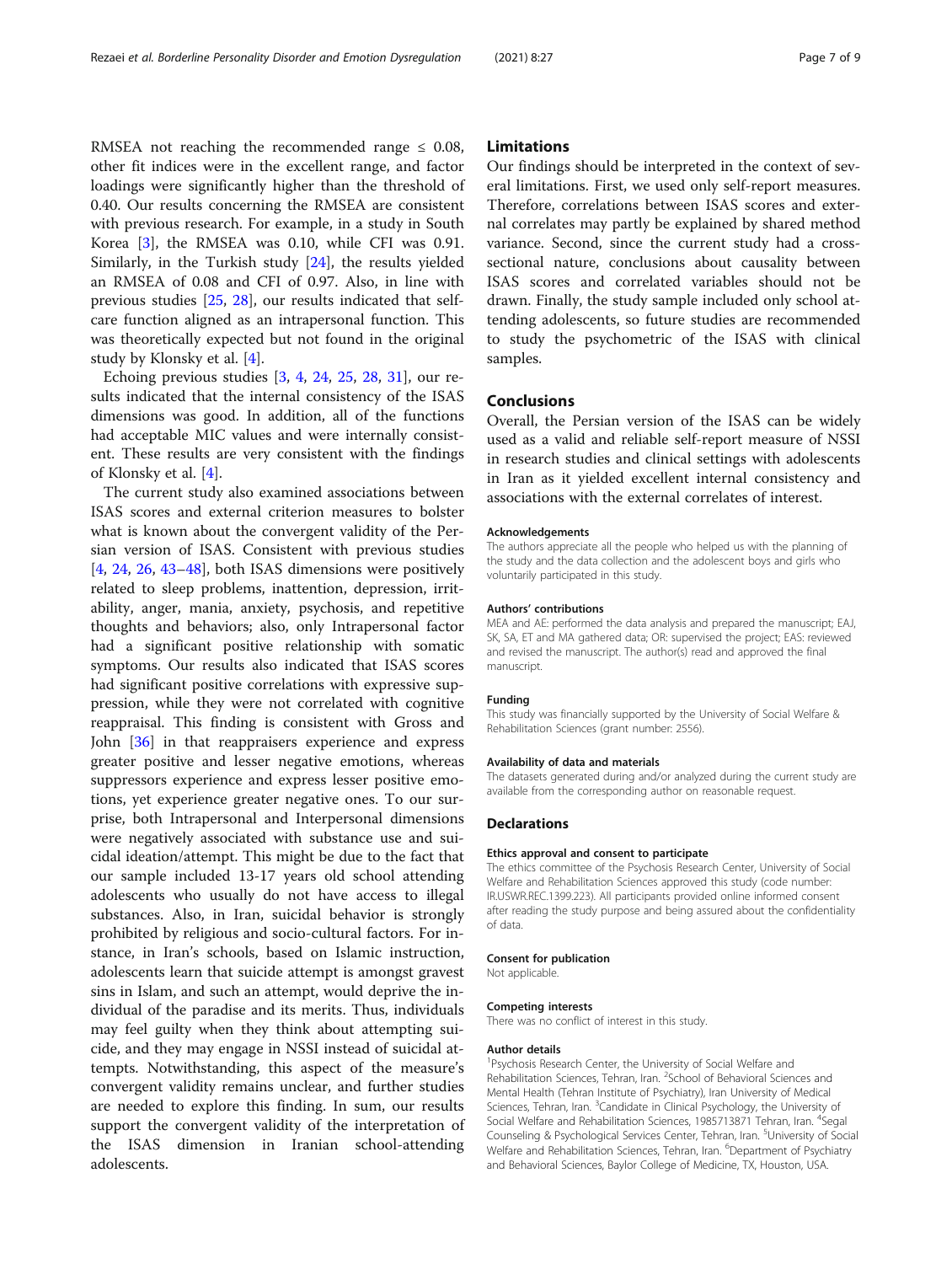#### <span id="page-7-0"></span>Received: 31 August 2021 Accepted: 20 October 2021 Published online: 12 November 2021

- References
- 1. American Psychiatric Association. Diagnostic and statistical manual of mental disorders (DSM-5®). American Psychiatric Pub; 2013.
- 2. Nock MK, Favazza AR. Nonsuicidal self-injury: Definition and classification. Understanding nonsuicidal self-injury: Origins, assessment, and treatment. Washington, DC, US: American Psychological Association; 2009. p. 9-18. <https://doi.org/10.1037/11875-001>.
- Kim S, Kim Y-A, Hur J-W. Nonsuicidal Self-Injury among Korean Young Adults: A Validation of the Korean Version of the Inventory of Statements about Self-Injury. Psychiatry Investigation. 2019;16:270–8. [https://doi.org/10.3](https://doi.org/10.30773/pi.2019.01.23) [0773/pi.2019.01.23.](https://doi.org/10.30773/pi.2019.01.23)
- 4. Klonsky ED, Glenn CR. Assessing the functions of non-suicidal self-injury: Psychometric properties of the Inventory of Statements About Self-injury (ISAS). Journal of psychopathology behavioral assessment. 2009;31(3):215–9. doi[:https://doi.org/10.1007/s10862-008-9107-z.](https://doi.org/10.1007/s10862-008-9107-z)
- 5. Klonsky ED, Oltmanns TF, Eric T. Deliberate Self-Harm in a Nonclinical Population: Prevalence and Psychological Correlates. Am J Psychiatry. 2003; 160(8):1501–8. doi[:https://doi.org/10.1176/appi.ajp.160.8.1501.](https://doi.org/10.1176/appi.ajp.160.8.1501)
- Robinson K, Brocklesby M, Garisch JA, O'Connell A, Langlands R, Russell L, et al. Socioeconomic deprivation and non-suicidal self-injury in New Zealand adolescents: The mediating role of depression and anxiety. New Zealand Journal of Psychology. 2017;46(3):126–36.
- 7. Muehlenkamp JJ, Xhunga N, Brausch AM. Self-injury Age of Onset: A Risk Factor for NSSI Severity and Suicidal Behavior. Archives of Suicide Research. 2019;23(4):551–63. doi:<https://doi.org/10.1080/13811118.2018.1486252>.
- Toprak S, Cetin I, Guven T, Can G, Demircan C. Self-harm, suicidal ideation and suicide attempts among college students. Psychiatry research. 2011; 187(1-2):140–4. doi:<https://doi.org/10.1016/j.psychres.2010.09.009>.
- 9. Nisar H, Aqeel M, Ahmad A. Indigenous need arise to protect human from self-harm behavior in Pakistan: translation and validation of inventory of statements about self-injury. International Journal of Human Rights in Healthcare. 2020. doi:[https://doi.org/10.1108/IJHRH-10-2019-0080.](https://doi.org/10.1108/IJHRH-10-2019-0080)
- 10. Claes L, Norré J, Van Assche L, Bijttebier P. Non-suicidal self-injury (functions) in eating disorders: Associations with reactive and regulative temperament. Personality Individ Differ. 2014;57:65–9. doi:[https://doi.org/10.1016/j.paid.2](https://doi.org/10.1016/j.paid.2013.09.022) [013.09.022](https://doi.org/10.1016/j.paid.2013.09.022).
- 11. Nock MK, Prinstein MJ. A functional approach to the assessment of selfmutilative behavior. J Consult Clin Psychol. 2004;72(5):885. doi:[https://doi.](https://doi.org/10.1037/0022-006X.72.5.885) [org/10.1037/0022-006X.72.5.885.](https://doi.org/10.1037/0022-006X.72.5.885)
- 12. Groschwitz RC, Plener PL, Kaess M, Schumacher T, Stoehr R, Boege I. The situation of former adolescent self-injurers as young adults: a follow-up study. BMC Psychiatry. 2015;15(1):1–9. doi[:https://doi.org/10.1186/s12888-01](https://doi.org/10.1186/s12888-015-0555-1) [5-0555-1](https://doi.org/10.1186/s12888-015-0555-1).
- 13. de Neira MD, García-Nieto R, de León-Martinez V, Fominaya MP, Baca-García E, Carballo JJ. Prevalencia y funciones de los pensamientos y conductas autoagresivas en una muestra de adolescentes evaluados en consultas externas de salud mental. Revista de psiquiatría y salud mental. 2015;8(3): 137–45. doi:<https://doi.org/10.1016/j.rpsm.2013.09.003>.
- 14. Gholamrezaei M, Heath N, Panaghi L. Non-suicidal self-injury in a sample of university students in Tehran, Iran: prevalence, characteristics and risk factors. International Journal of Culture Mental Health. 2017;10(2):136–49. doi[:https://doi.org/10.1080/17542863.2016.1265999](https://doi.org/10.1080/17542863.2016.1265999).
- 15. Kaess M, Parzer P, Mattern M, Plener PL, Bifulco A, Resch F, et al. Adverse childhood experiences and their impact on frequency, severity, and the individual function of nonsuicidal self-injury in youth. Psychiatry research. 2013;206(2-3):265–72. doi:[https://doi.org/10.1016/j.psychres.2012.10.012.](https://doi.org/10.1016/j.psychres.2012.10.012)
- 16. Thomassin K, Shaffer A, Madden A, Londino DL. Specificity of childhood maltreatment and emotion deficit in nonsuicidal self-injury in an inpatient sample of youth. Psychiatry research. 2016;244:103–8. doi[:https://doi.org/1](https://doi.org/10.1016/j.psychres.2016.07.050) [0.1016/j.psychres.2016.07.050.](https://doi.org/10.1016/j.psychres.2016.07.050)
- 17. Weismoore JT, Esposito-Smythers C. The role of cognitive distortion in the relationship between abuse, assault, and non-suicidal self-injury. J Youth Adolesc. 2010;39(3):281–90. doi:<https://doi.org/10.1007/s10964-009-9452-6>.
- 18. Zetterqvist M, Lundh L-G, Svedin CG. A cross-sectional study of adolescent non-suicidal self-injury: support for a specific distress-function relationship. Child Adolesc Psychiatry Mental Health. 2014;8(1):1–14. doi:[https://doi.org/1](https://doi.org/10.1186/1753-2000-8-23) [0.1186/1753-2000-8-23](https://doi.org/10.1186/1753-2000-8-23).
- 19. Plener PL, Schumacher TS, Munz LM, Groschwitz RC. The longitudinal course of non-suicidal self-injury and deliberate self-harm: a systematic review of the literature. Borderline Personality Disorder Emotion Dysregulation. 2015;2(1):2. doi:<https://doi.org/10.1186/s40479-014-0024-3>.
- 20. Brown RC, Plener PL. Non-suicidal Self-Injury in Adolescence. Curr Psychiatry Rep. 2017;19(3):20. doi[:https://doi.org/10.1007/s11920-017-0767-9.](https://doi.org/10.1007/s11920-017-0767-9)
- 21. Baiden P, Stewart SL, Fallon B. The role of adverse childhood experiences as determinants of non-suicidal self-injury among children and adolescents referred to community and inpatient mental health settings. Child Abuse Negl. 2017;69:163–76. doi[:https://doi.org/10.1016/j.chiabu.2017.04.011.](https://doi.org/10.1016/j.chiabu.2017.04.011)
- 22. Swannell SV, Martin GE, Page A, Hasking P, St John NJ. Prevalence of nonsuicidal self-injury in nonclinical samples: Systematic review, meta‐ analysis and meta-regression. Suicide Life-Threatening Behavior. 2014;44(3): 273–303.
- 23. Lindholm T, Bjärehed J, Lundh L-G. Functions of nonsuicidal self-injury among young women in residential care: a pilot study with the Swedish version of the inventory of statements about self-injury. Cogn Behav Ther. 2011;40(3):183–9. doi:[https://doi.org/10.1080/16506073.2011.565791.](https://doi.org/10.1080/16506073.2011.565791)
- 24. Bildik T, Somer O, BASAY BK, BASAY Ö, Özbaran B. The validity and reliability of the Turkish version of the inventory of statements about self-injury. Turk Psikiyatri Dergisi. 2013;24(1):49. doi[:https://doi.org/10.5080/u6901.](https://doi.org/10.5080/u6901)
- 25. Kortge R, Meade T, Tennant A. Interpersonal and intrapersonal functions of deliberate self-harm (DSH): A psychometric examination of the Inventory of Statements About Self-Injury (ISAS) scale. Behaviour Change. 2013;30(1):24– 35. doi[:https://doi.org/10.1017/bec.2013.3](https://doi.org/10.1017/bec.2013.3).
- 26. Pérez S, García-Alandete J, Cañabate M, Marco JH. Confirmatory factor analysis of the Inventory of Statements About Self-injury in a Spanish clinical sample. Journal of clinical psychology. 2020;76(1):102–17. doi[:https://](https://doi.org/10.1002/jclp.22844) [doi.org/10.1002/jclp.22844.](https://doi.org/10.1002/jclp.22844)
- 27. Zarghami M, Babakhanian M, Habibi Asgarabad M, Ghazanfanpour M, Akrami FS, Nazeri N, et al. Psychometric Properties of the Inventory of Statements About Self-Injury (ISAS) in Iranian Opioid and Alcohol Abusers. Iran J Psychiatry Behav Sci. 2020;14(4):e88494. doi:[https://doi.org/10.5812/](https://doi.org/10.5812/ijpbs.88494) iipbs.88494.
- 28. Vigfusdottir J, Dale KY, Gratz KL, Klonsky ED, Jonsbu E, Høidal R. The psychometric properties and clinical utility of the Norwegian versions of the deliberate self-harm inventory and the inventory of statements about selfinjury. Current Psychology. 2020. doi:[https://doi.org/10.1007/s12144-020-011](https://doi.org/10.1007/s12144-020-01189-y) [89-y.](https://doi.org/10.1007/s12144-020-01189-y)
- 29. Cortina JM. Big Things Have Small Beginnings: An Assortment of "Minor" Methodological Misunderstandings. J Manag. 2002;28(3):339–62. doi[:https://](https://doi.org/10.1177/014920630202800305) [doi.org/10.1177/014920630202800305.](https://doi.org/10.1177/014920630202800305)
- 30. Landis R, Edwards B, Cortina J. (2009). Correlated residuals among items in the estimation of measurement models. Statistical and methodological myths and urban legends: Doctrine, verity, and fable in the organizational and social sciences, 195-214.
- 31. Silva EC, Benjet C, García FJ, Cárdenas SJ, Gómez-Maqueo MEL, Cruz AV. Adaptation and psychometric properties of the Inventory of Statements About Self-injury in Mexican students. Acta de Investigación Psicológica. 2016. doi[:https://doi.org/10.1016/j.aipprr.2016.08.004.](https://doi.org/10.1016/j.aipprr.2016.08.004)
- 32. Taheri E, Athar ME, Ebrahimi A, Atashipoor HS, Taheri M, Mollaee H. The Persian Version of the Personality Beliefs Questionnaire-Short-Form (PBQ-SF): A Psychometric Evaluation. J Rational-Emot Cognitive-Behav Ther. 2021. doi: [https://doi.org/10.1007/s10942-021-00420-4.](https://doi.org/10.1007/s10942-021-00420-4)
- 33. Elhami Athar M, Ebrahimi A. Psychometric Properties and Factor Structure of the Personality Inventory for DSM-5–Brief Form (PID-5-BF) in Iranian Student and Clinical Samples. BMC Psychiatry. 2021. doi:[https://doi.org/10.21203/rs.3.](https://doi.org/10.21203/rs.3.rs-440296/v1) [rs-440296/v1.](https://doi.org/10.21203/rs.3.rs-440296/v1)
- 34. Ebrahimi A, Elhami Athar M, Hakim Shooshtari M, Karsazi H, Storch EA. (2021). Psychometric Properties of the Persian Version of the Teasing Questionnaire 23. Front Psychol, 12. doi[:https://doi.org/10.3389/fpsyg.2021.664736.](https://doi.org/10.3389/fpsyg.2021.664736)
- 35. Nobakht HN, Dale KY. The prevalence of deliberate self-harm and its relationships to trauma and dissociation among Iranian young adults. Journal of Trauma Dissociation. 2017;18(4):610–23. doi[:https://doi.org/10.1](https://doi.org/10.1080/15299732.2016.1246397) [080/15299732.2016.1246397.](https://doi.org/10.1080/15299732.2016.1246397)
- 36. Gross JJ, John OP. Individual differences in two emotion regulation processes: implications for affect, relationships, and well-being. J Pers Soc Psychol. 2003; 85(2):348–62. doi[:https://doi.org/10.1037/0022-3514.85.2.348](https://doi.org/10.1037/0022-3514.85.2.348).
- 37. Hasani J. Persian Version of the Emotion Regulation Questionnaire: Factor Structure, Reliability and Validity. International Journal of Behavioral Sciences. 2016;10(3):108–13.